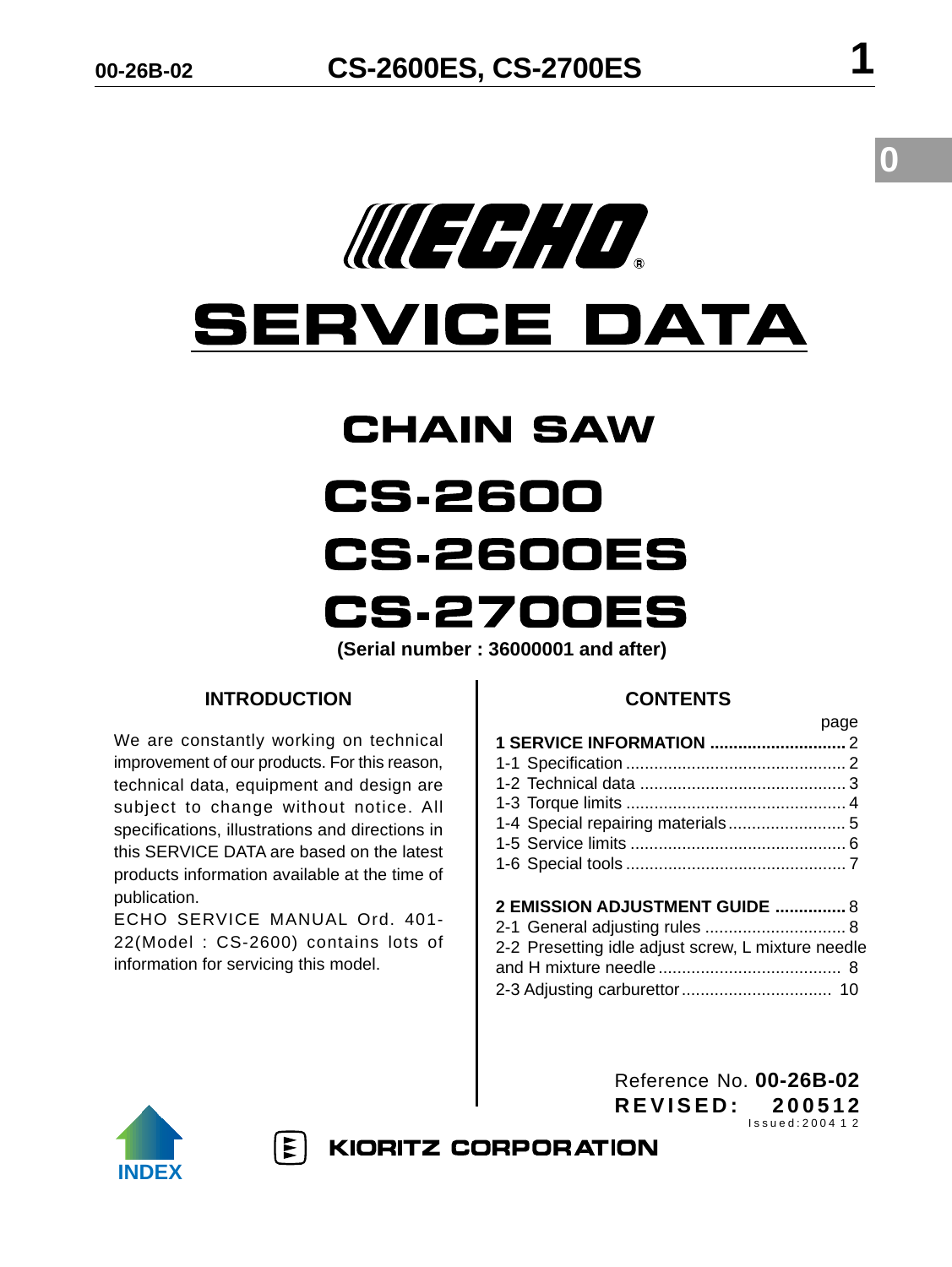### **1 SERVICE INFORMATION**

# **1-1 Specifications**

| <b>Model</b>                           |                                   |                                           | CS-2600, CS-2600ES                               | <b>CS-2700ES</b>                                    |
|----------------------------------------|-----------------------------------|-------------------------------------------|--------------------------------------------------|-----------------------------------------------------|
| Dimensions Length*                     |                                   | mm(in)                                    | 257 (10.1)                                       | 380 (15.0)                                          |
|                                        | Width                             | mm(in)                                    | 219(8.6)                                         | 220 (8.7)                                           |
|                                        | Height                            | mm(in)                                    | 210(8.3)                                         | 230 (9.1)                                           |
| Dry weight*                            |                                   | kg(lb)                                    | 2.9(6.4)                                         | 3.1(6.8)                                            |
| Engine                                 | <b>Type</b>                       |                                           | KIORITZ, air-cooled, two-stroke, single cylinder |                                                     |
|                                        | Rotation                          |                                           |                                                  | Clockwise as viewed from the output end             |
|                                        | Displacement                      | cm <sup>3</sup> (in <sup>3</sup> )        |                                                  | 26.9 (1.641)                                        |
|                                        | <b>Bore</b>                       | mm(in)                                    |                                                  | 35 (1.378)                                          |
|                                        | <b>Stroke</b>                     | mm(in)                                    |                                                  | 28 (1.102)                                          |
|                                        | Compression ratio                 |                                           |                                                  | 5.5                                                 |
| Carburettor                            | <b>Type</b>                       |                                           |                                                  | Diaphragm horizontal-draught with auto-return choke |
|                                        | Model (Walbro)                    |                                           | WT-696, WT-696A, WT-696B                         | WT-697A, WT-697B                                    |
|                                        | Venturi size-Throttle bore mm(in) |                                           |                                                  | $9.53 - 14.3$ $(0.375 - 0.563)$                     |
| Ignition<br><b>Type</b>                |                                   | CDI (Capacitor discharge ignition) system |                                                  |                                                     |
|                                        |                                   |                                           | with electronic timing advancer                  |                                                     |
|                                        | Spark plug                        |                                           |                                                  | BPMR-7A                                             |
| <b>Starter</b>                         | <b>Type</b>                       |                                           |                                                  | ES (Effortless)-start                               |
|                                        | Rope diameter x length            | mm(in)                                    |                                                  | $3.5 \times 750$ (0.14 $\times$ 29.5)               |
| Fuel                                   | <b>Type</b>                       |                                           |                                                  | Premixed two-stroke fuel                            |
|                                        | Mixture ratio                     |                                           |                                                  | 50:1(2%)                                            |
|                                        | Petrol                            |                                           | Minimum 89 octane petrol (RON)                   |                                                     |
|                                        | Two-stroke air cooled engine oil  |                                           | ISO-L-EGD (ISO/CD13738), JASO FC                 |                                                     |
|                                        | Tank capacity                     | $L$ (U.S.fl.oz.)                          | 0.39(13.2)                                       | 0.24(8.1)                                           |
| Clutch                                 | <b>Type</b>                       |                                           |                                                  | Centrifugal, 3-shoe slide with 3-tension spring     |
| Guide bar / Saw chain lubrication type |                                   |                                           | Automatic with volume adjuster                   |                                                     |
| Oil                                    | $L$ (U.S.fl.oz.)<br>Tank capacity |                                           | 0.16(5.4)                                        |                                                     |
| Sprocket                               | <b>Type</b>                       |                                           |                                                  | Spur                                                |
|                                        | Number of teeth                   |                                           | 6 (Sproket nose bar)                             | 8 (for Carving bar)                                 |
|                                        | Pitch                             | in                                        | 3/8 (Sproket nose bar)                           | 1/4 (for Carving bar)                               |

\* Without guide bar and saw chain.

| <b>Cutting devices</b>             |                     |    | Sproket nose bar |            |            | Carving |
|------------------------------------|---------------------|----|------------------|------------|------------|---------|
| Guide bar                          | Type                |    | 20RC50-3/8       | 25RC50-3/8 | 30RC50-3/8 | 25C50   |
|                                    | Called length<br>cm |    | 20               | 25         | 30         | 25      |
| Gauge                              |                     | in | 0.050            |            |            |         |
| Saw chain<br>Number of drive links |                     |    | 35               | 40         | 47         | 60      |
|                                    | Pitch<br>in         |    | 3/8              |            | 1/4        |         |
| Gauge                              |                     | in |                  | 0.050      |            |         |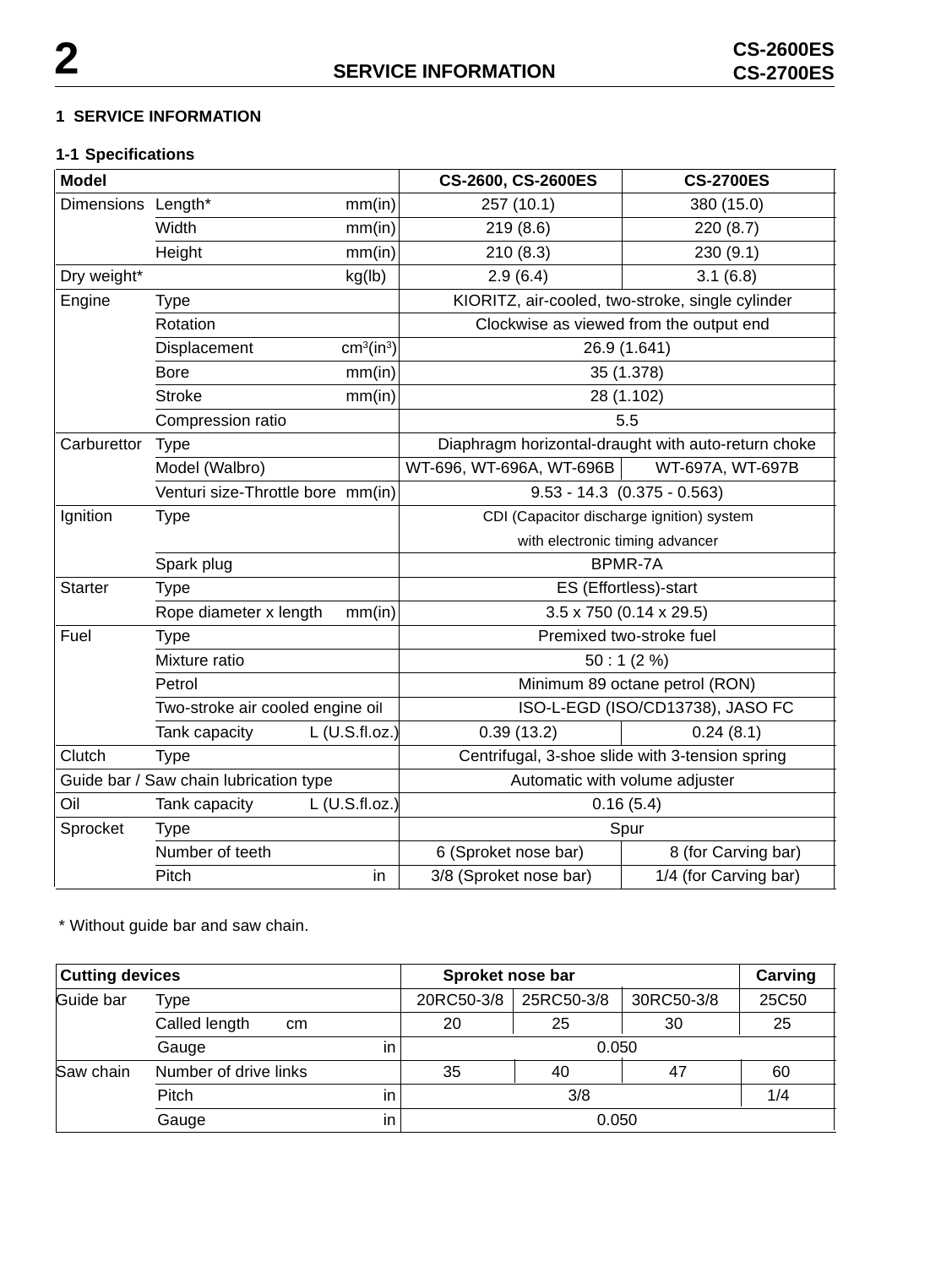### **1-2 Technical data**

| <b>Model</b>                                      |                                  | CS-2600, CS-2600ES | <b>CS-2700ES</b>                      |                               |  |
|---------------------------------------------------|----------------------------------|--------------------|---------------------------------------|-------------------------------|--|
| Engine                                            |                                  |                    |                                       |                               |  |
| Idling speed                                      |                                  | r/min              |                                       | $3000 - 3600$                 |  |
| Operating speed                                   |                                  | r/min              |                                       | 8500 - 9000                   |  |
| High speed (No load full throttle)*               |                                  | r/min              |                                       | 10500 - 11500                 |  |
| Clutch engagement speed                           |                                  | r/min              | 4450 - 4750                           |                               |  |
| Compression pressure                              | MPa (kgf/cm <sup>2</sup> ) (psi) |                    |                                       | 0.69(7.0)(100)                |  |
| Ignition system                                   |                                  |                    |                                       |                               |  |
| Spark plug gap                                    |                                  | mm(in)             |                                       | $0.6 - 0.7$ $(0.024 - 0.028)$ |  |
| Minimum secondary voltage at 1500 r/min           |                                  | kV                 | 15                                    |                               |  |
| Secondary coil resistance                         |                                  | $k\Omega$          | $1.2 - 1.8$                           |                               |  |
| Pole shoe air gaps                                | mm(in)                           |                    | $0.30 - 0.40$ $(0.012 - 0.016)$       |                               |  |
| Ignition timing                                   | at 1500 r/min                    | <b>BTDC</b>        | 12                                    |                               |  |
|                                                   | at 7500 r/min                    | <b>BTDC</b>        | 29                                    |                               |  |
| Carburettor                                       |                                  |                    |                                       |                               |  |
| Idle adjust screw initial setting                 | turns in**                       |                    | 17/8                                  | 17/8                          |  |
| L mixture needle initial setting<br>turns back    |                                  |                    | 23/8                                  | 23/8                          |  |
| H mixture needle initial setting<br>turns back    |                                  | 23/8               | 21/2                                  |                               |  |
| MPa ( $kgf/cm2$ ) (psi)<br>Test Pressure, minimum |                                  | 0.05(0.5)(7.0)     |                                       |                               |  |
| Metering lever height<br>mm(in)                   |                                  |                    | 1.65 (0.06) lower than diaphragm seat |                               |  |
| Chain oil discharge volume at 7000 r/ min         |                                  |                    | Adjustable: 1.5 - 13 (0.05 - 0.40)    |                               |  |
|                                                   | mL/min(U.S.fI.oz./min)           |                    | (Factory set 7 mL/min)                |                               |  |

BTDC: Before top dead centre.

\*With 25cm guide bar and saw chain.

\*\*Set idle adjust screw to contact throttle plate before initial setting.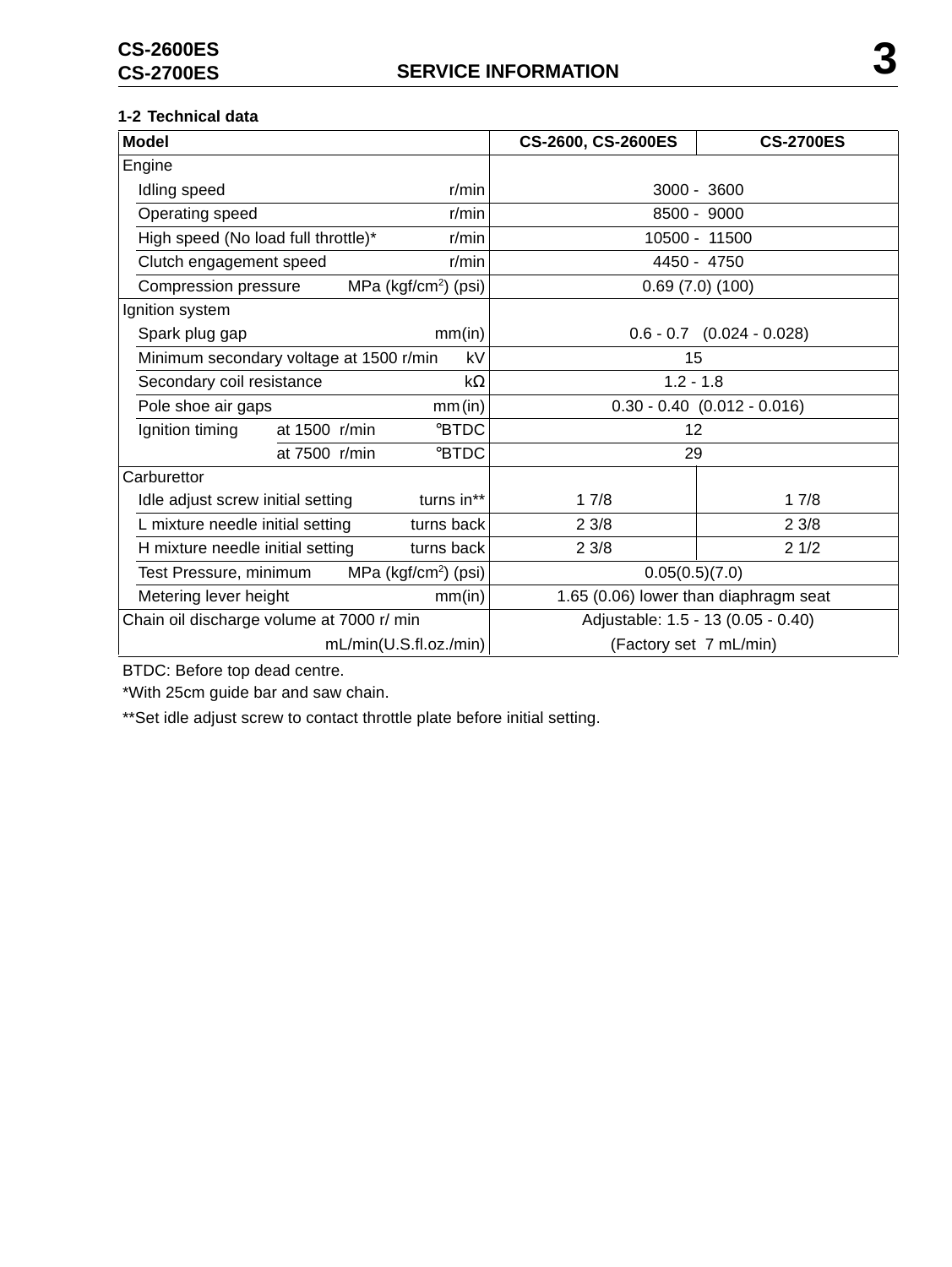#### **1-3 Torque limits**

| Descriptions                                             |                                                                           | Size                      | kgf•cm         | N•m        | in•lbf      |             |
|----------------------------------------------------------|---------------------------------------------------------------------------|---------------------------|----------------|------------|-------------|-------------|
| <b>Starter</b><br>Starter pawl<br>system<br>Starter case |                                                                           | $M5*$                     | $40 - 60$      | $4 - 6$    | $35 - 50$   |             |
|                                                          |                                                                           |                           | $M4**$         | $10 - 20$  | $1 - 2$     | $9 - 18$    |
| Ignition                                                 | Magneto rotor (Flywheel)                                                  |                           | M8             | 160 - 200  | $16 - 20$   | $140 - 175$ |
| system                                                   | Ignition coil                                                             |                           | $M5*$          | $30 - 45$  | $3.0 - 4.5$ | $26 - 40$   |
|                                                          | Spark plug                                                                |                           | M14            | 130 - 170  | $13 - 17$   | $115 - 150$ |
| Fuel                                                     | Carburettor                                                               |                           | M <sub>5</sub> | $30 - 45$  | $3.0 - 4.5$ | $26 - 40$   |
| system                                                   | Intake bellows                                                            |                           | M <sub>5</sub> | $35 - 50$  | $3.5 - 5.0$ | $30 - 44$   |
| Clutch                                                   | Clutch hub                                                                |                           | <b>LM10</b>    | 230 - 260  | $23 - 26$   | 200 - 230   |
| Engine                                                   | Crankcase                                                                 |                           | $M5^{*}$       | $55 - 95$  | $5.5 - 9.5$ | 48 - 83     |
|                                                          | Engine mount                                                              |                           | M <sub>5</sub> | $70 - 110$ | $7 - 11$    | $60 - 95$   |
|                                                          |                                                                           | Dust cover (Only CS-2600) | $M4**$         | $10 - 20$  | $1 - 2$     | $9 - 18$    |
|                                                          | Muffler                                                                   |                           | M <sub>5</sub> | $70 - 100$ | $7 - 10$    | $60 - 90$   |
|                                                          | Muffler cover                                                             |                           | $M4**$         | $10 - 20$  | $1 - 2$     | $9 - 18$    |
| <b>Others</b>                                            | Auto-oiler                                                                |                           | M4             | $15 - 25$  | $1.5 - 2.5$ | $13 - 22$   |
|                                                          | Front handle                                                              |                           | $M5**$         | $20 - 40$  | $2 - 4$     | $18 - 35$   |
|                                                          |                                                                           | (CS-2600ES)               | $M4**$         | $10 - 20$  | $1 - 2$     | $9 - 18$    |
|                                                          | Top handle                                                                | (CS-2700ES)               | $M4**$         | $8 - 12$   | $0.8 - 1.2$ | $7 - 10$    |
|                                                          |                                                                           | $(CS-2600ES)$             | $M4**$         | $10 - 20$  | $1 - 2$     | $9 - 18$    |
|                                                          |                                                                           | Rear handle (CS-2700ES)   | $M4**$         | $10 - 20$  | $1 - 2$     | $9 - 18$    |
|                                                          | Top handle assembly<br>(CS-2600ES)<br>Rear handle assembly<br>(CS-2700ES) |                           | $M4**$         | $20 - 30$  | $2 - 3$     | $18 - 26$   |
|                                                          |                                                                           |                           | $M4**$         | $20 - 30$  | $2 - 3$     | $18 - 26$   |
|                                                          | Brake lever (Hand guard)                                                  |                           | M <sub>5</sub> | $25 - 45$  | $2.5 - 4.5$ | $22 - 40$   |
|                                                          | Chain catcher                                                             |                           | $M5**$         | $20 - 40$  | $2 - 4$     | $18 - 35$   |
|                                                          | Guide bar stud                                                            |                           | M8             | 180 - 250  | $18 - 25$   | 130 - 220   |
|                                                          | Guide bar                                                                 |                           | M <sub>8</sub> | 200 - 230  | $20 - 23$   | $175 - 200$ |
| Regular bolt, nut and screw                              |                                                                           |                           | M3             | $6 - 10$   | $0.6 - 1.0$ | $5 - 9$     |
|                                                          |                                                                           |                           | M <sub>4</sub> | $15 - 25$  | $1.5 - 2.5$ | $13 - 22$   |
|                                                          |                                                                           |                           | M <sub>5</sub> | $25 - 45$  | $2.5 - 4.5$ | $22 - 40$   |
|                                                          |                                                                           |                           | M <sub>6</sub> | 45 - 75    | $4.5 - 7.5$ | $40 - 65$   |

LM: Left-hand thread \*Apply thread locking sealant (See next page) \*\* Tapping screw

† The torque differences among four bolts should not exceed 20 kgf•cm (2Nm, 17in•lbf) on one cylinder or crankcase.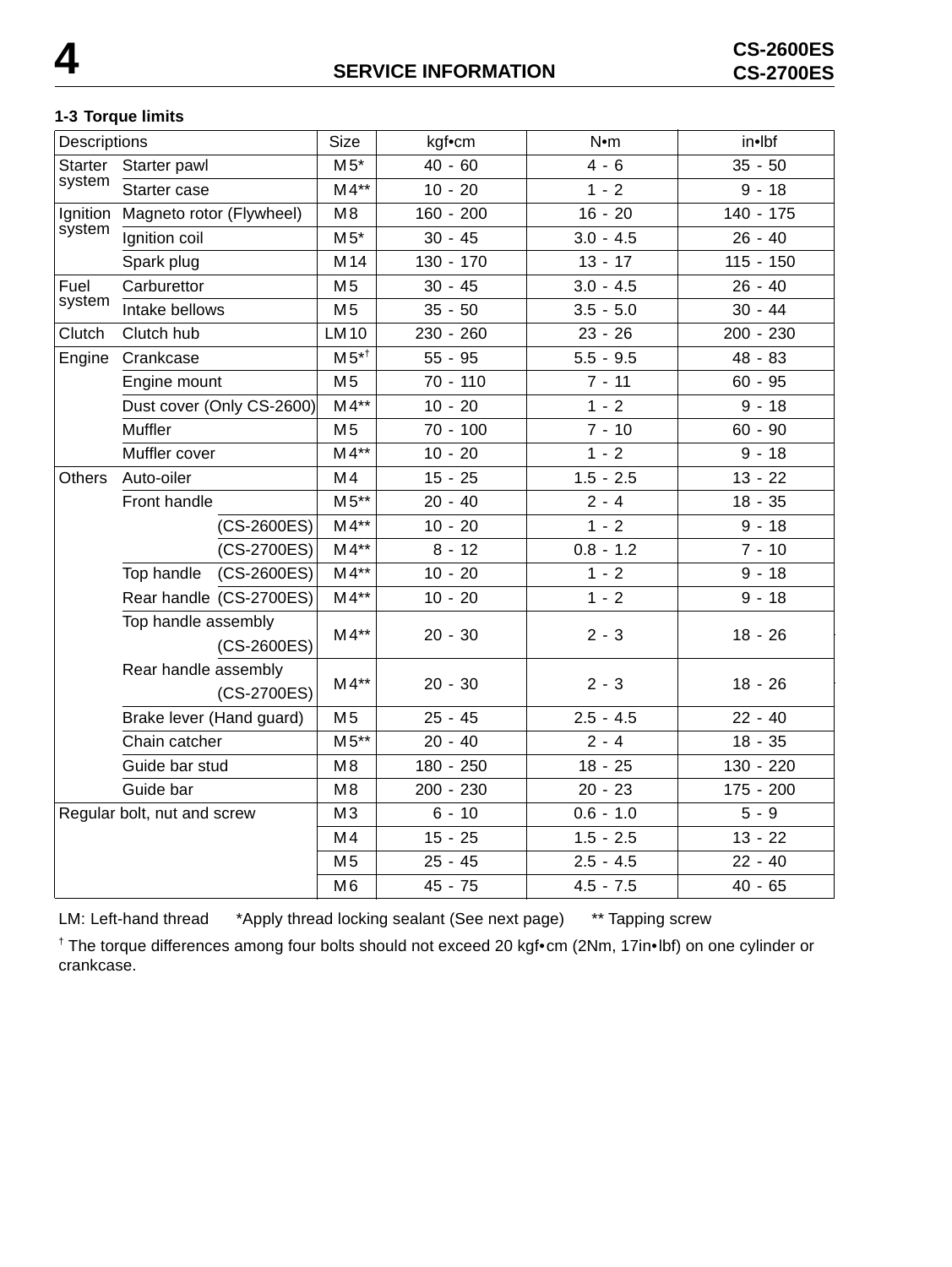# **1-4 Special repairing materials**

| Material                                      | Location                         | <b>Remarks</b>                              |  |
|-----------------------------------------------|----------------------------------|---------------------------------------------|--|
| Adhesive                                      | Ball bearing outer / crankcase   | Loctite #675 or equivalent                  |  |
| Liquid gasket                                 | Crankcase seams                  | Loctite #515: 990610-00051 or equivalent    |  |
| Thread locking sealant<br>Starter pawl screws |                                  | Loctite #242, Three bond 1324 or equivalent |  |
|                                               | Ignition coil                    |                                             |  |
|                                               | Crankcase bolts                  | Loctite #222, Three bond 1342 or equivalent |  |
| Grease                                        | Auto-oiler worm                  | Lithium based grease                        |  |
|                                               | Clutch needle bearing            |                                             |  |
|                                               | Rear handle cushion              |                                             |  |
|                                               | Rewind spring                    |                                             |  |
|                                               | Starter center shaft             |                                             |  |
|                                               | Chain brake (metal contact part) | Molybdenum grease (approx. 1 gram)          |  |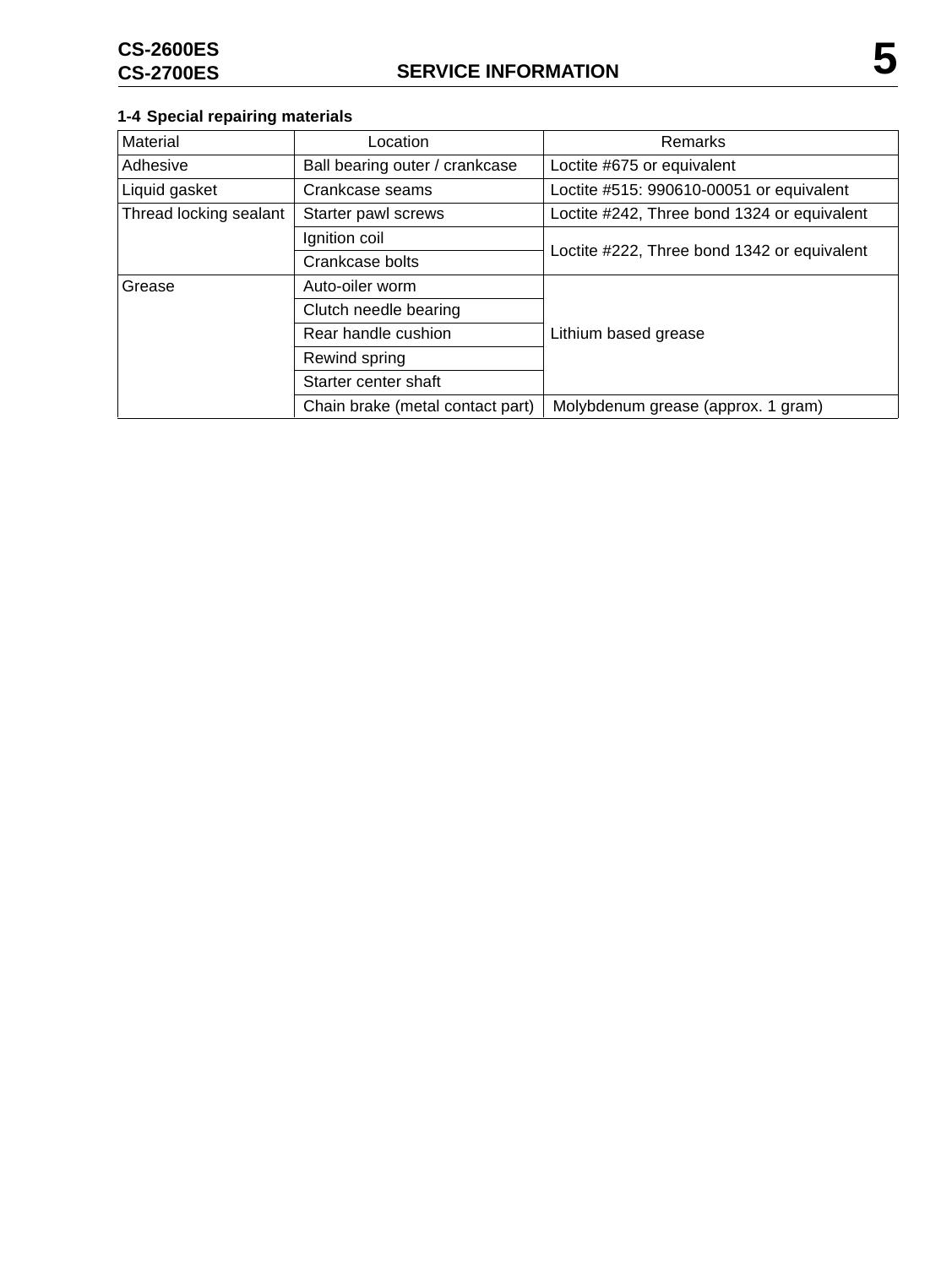# **1-5 Service Limits**



|    |                            |      | (in)<br>mm                                     |
|----|----------------------------|------|------------------------------------------------|
| A  | Cylinder bore              |      | When plating is worn and aluminium can be seen |
| B  | Piston outer diameter      | Min. | 34.91 (1.374)                                  |
| С  | Piston pin bore            | Max. | 8.030 (0.3161)                                 |
| D  | Piston ring groove         | Max. | 1.6(0.063)                                     |
| E  | Piston ring side clearance | Max. | $0.1$ (0.004)                                  |
| F  | Piston pin outer diameter  | Min. | 7.980 (0.3142)                                 |
| G  | Piston ring width          | Min. | 1.45(0.057)                                    |
| H. | Piston ring end gap        | Max. | 0.5(0.02)                                      |
| K  | Con-rod small end bore     | Max. | 12.0 (0.4724)                                  |
|    | Crankshaft runout          | Max. | $0.05$ $(0.002)$                               |
| M  | Sprocket bore              | Max. | 13.08 (0.515)                                  |
| N  | Clutch drum bore           | Max. | 55.5 (2.19)                                    |
| P  | Sprocket wear limit        | Max. | 0.5(0.02)                                      |

7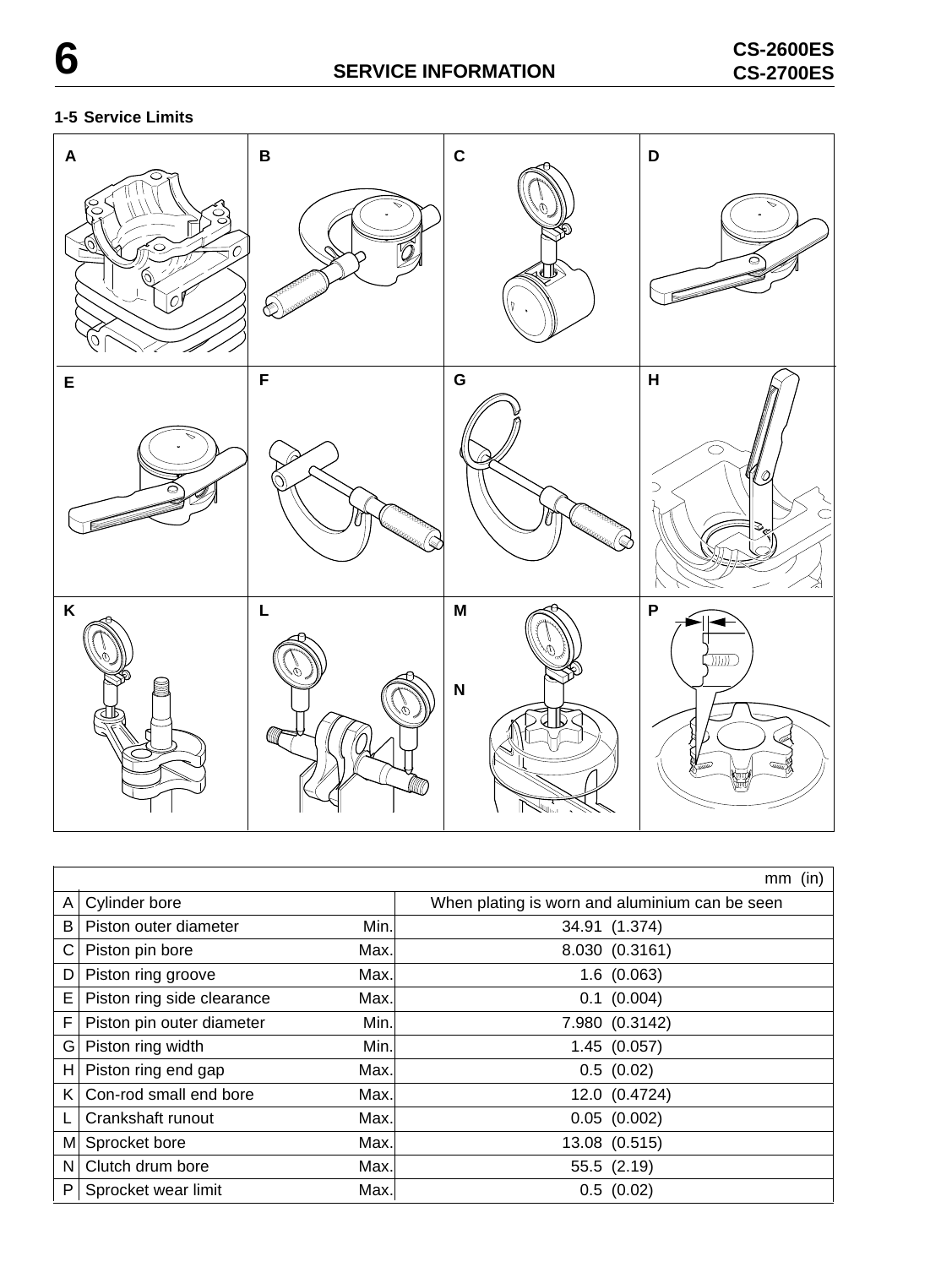# **1-6 Special tools**



| Key            | <b>Part Number</b> | <b>Description</b>   | Used for:                                                  |
|----------------|--------------------|----------------------|------------------------------------------------------------|
| 1              | 897801-33330       | Tachometer PET-1000  | Measuring engine speed to adjust carburettor               |
| 2              | 895612-79920       | L-hex wrench (3 mm)  | Removing and installing hex. socket bolt (M4)              |
| 3              | 895610-79920       | L-hex wrench (4 mm)  | Removing and installing hex. socket bolt (M5)              |
| 4              | 897559-02831       | T-hex wrench (4 mm)  | Removing and installing hex. socket bolt (M5)              |
| 5              | 897501-03938       | Puller               | Removing magneto rotor                                     |
| 6              | 897702-30131       | Piston pin tool      | Removing and installing piston pin                         |
| $\overline{7}$ | 897701-06030       | Bearing wedge        | Removing and crankshaft ball bearings                      |
| 8              | 897705-11520       | Bearing tool         | Replacing needle bearing on con-rod small end              |
| 9              | 897563-19830       | Metering lever gauge | Measuring metering lever hight on carburettor              |
| 10             | 897708-19835       | Worm puller          | Removing auto-oiler worm                                   |
| 11             | Y089-000010        | Worm inserter        | Installing auto-oiler worm                                 |
| 12             | 897726-09130       | Oil seal tool        | Installing oil seals                                       |
| 13             | 897800-79931       | Spark tester         | Checking ignition system                                   |
| 14             | 897803-30132       | Pressure tester      | Testing carburettor and crankcase leakage                  |
| 15             | X640-000011        | Clutch tool          | Removing and assembling clutch assembly                    |
| 16             | 897826-16131       | Pressure rubber plug | Plugging intake port to test crankcase / cylinder leakages |
| 17             | 897828-12330       | Pressure rubber plug | Plugging intake port to test crankcase / cylinder leakages |
| 18             | 897835-16131       | Pressure connector   | Checking crankcase and cylinder leakages                   |
| 19             | 91007              | Compression gauge    | Measuring cylinder compression                             |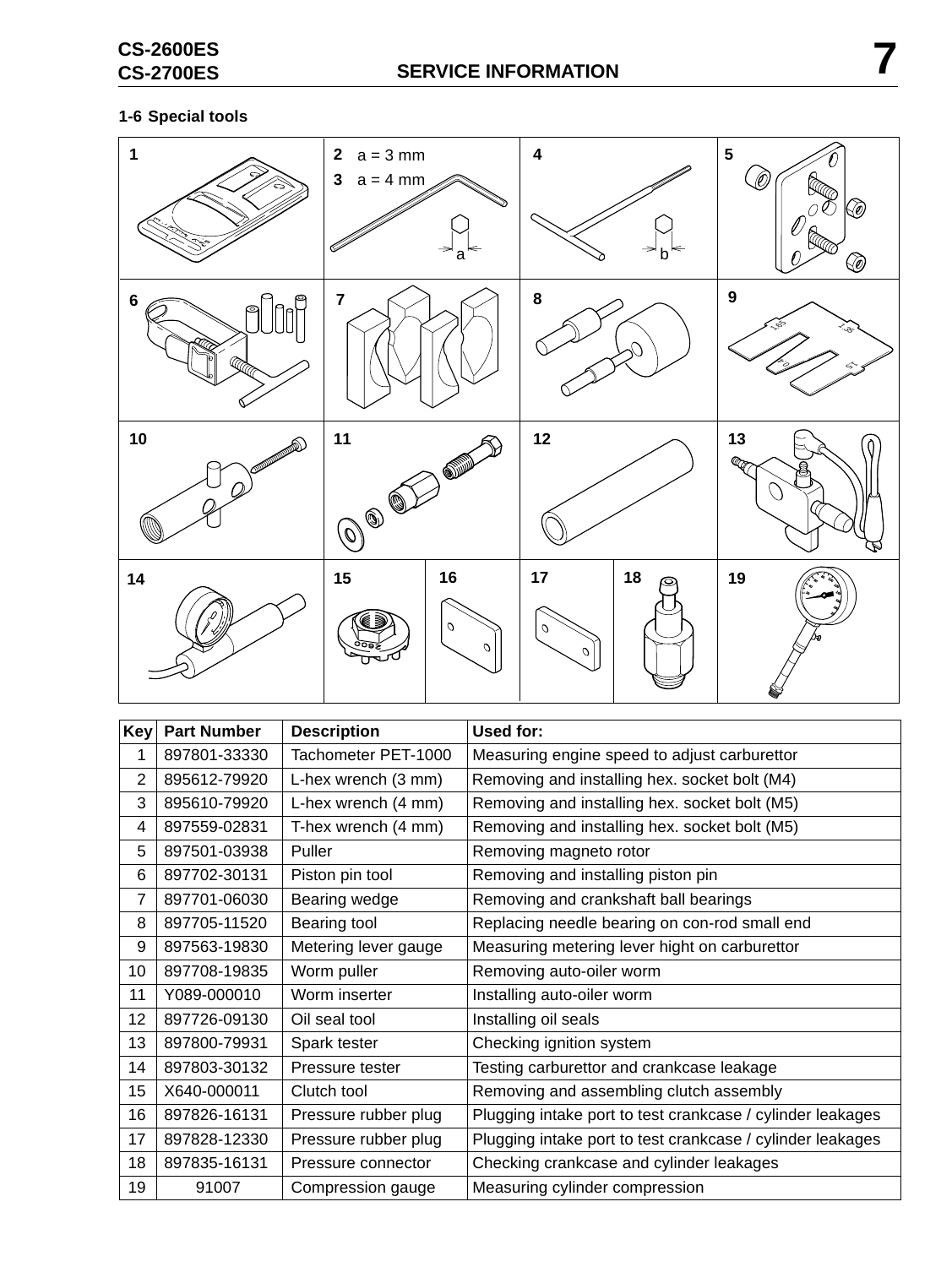#### **2 EMISSION ADJUSTMENT GUIDE**

#### **2-1 General adjusting rules**

A. Before starting the unit for adjustment, check the following items.

1. The correct spark plug must be clean and properly gapped.

2. The air filter element must be clean and properly installed.

3. The muffler exhaust port must be clear of carbon.

- 4. The fuel lines, tank vent and fuel filter are in good condition and clear of debris.
- 5. The fuel is fresh ( > 89 octane : RON) and properly mixed at 50 : 1 with "ISO L-EGD" 2-stroke oil.
- 6. The recommended bar and chain must be installed to the power head, and properly tensioned.

**NOTE :** Make sure of proper installation of guide bar and saw chain when adjusting carburettor, or serious engine damage will occur due to overspeeding.

B. Adjust carburettor turning L and H mixture needles with limiter caps within the moving range (approx. 90°) and idle adjust screw. When engine does not run correctly after this adjustment, proceed to the next step  $(2-2)$ .

C. After adjusting carburettor according to the steps 2-2 and 2-3, the limiter cap(s) must be installed on L and/or H mixture needle(s) to comply with Emission Directive.

#### **2-2 Presetting idle adjust screw, L mixture needle and H mixture needle**



1. Turn the L and H mixture needles anticlockwise to rich side stop and meet limiter caps tabs (A) with locating slot (B), using 3 mm blade screw driver.





2. Screw left hand thread of limiter cap tool 91019 into centre hole of limiter cap anticlockwise until tab of the limiter cap just come out from locating slot.

**NOTE :** If cap tabs (A) misalign with locating slots (B), there is a chance to strip thread. When the thread is stripped by limiter cap tool, screw 3 mm wood screw in the stripped centre hole of the limiter cap, and pull off the cap.

#### (continued)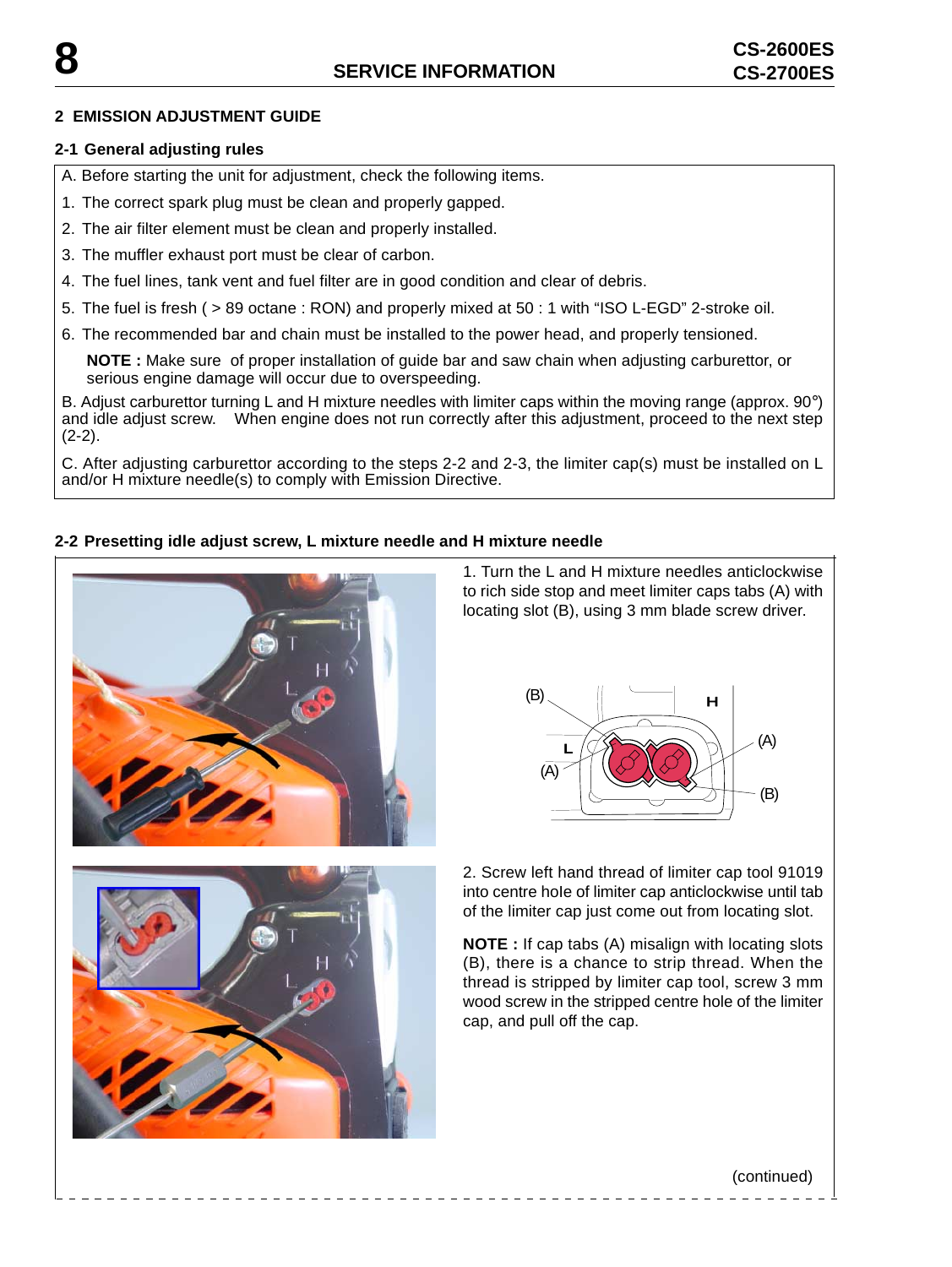# **SERVICE INFORMATION CS-2700ES 9 CS-2600ES**

2-2 Presetting idle adjust screw, L mixture needle and H mixture needle (continued)





**NOTE :** If the limiter cap were pulled out completely, there is a chance that the other mixture needle would turn and limiter cap tab would misalign with locating slot when screwing the limiter cap tool into centre hole of the other limiter cap.



4. Screw thread of limiter cap tool 91019 into other centre hole of the other limiter cap anticlockwise until the limiter cap is come out from the mixture needle completely. Remove the limiter cap from limiter cap tool turning clockwise. Screw thread of limiter cap tool 91019 into centre hole of previous limiter cap to pull out completely.



5. Turn L and H mixture needle clockwise until lightly seated, and then turn both mixture needles anticlockwise following turns.

CS-2600, CS-2600ES :

L mixture needle : 2 3/8,

H mixture needle : 2 3/8

CS-2700ES : L mixture needle : 2 3/8, H mixture needle : 2 1/2

**NOTE :** If needles are forced during seating, damage to carburettor may occur.

6. CS-2600, CS-2600ES : Remove cleaner lid and cleaner case to confirm throttle plate on carburettor visually. CS-2700ES : Remove cleaner lid to confirm throttle plate on carburettor visually.

7. Turn idle adjust screw anticlockwise and set the screw until the tip to just contact throttle plate. Then turn idle adjust screw 1 7/8 turns clockwise. Install all removed parts.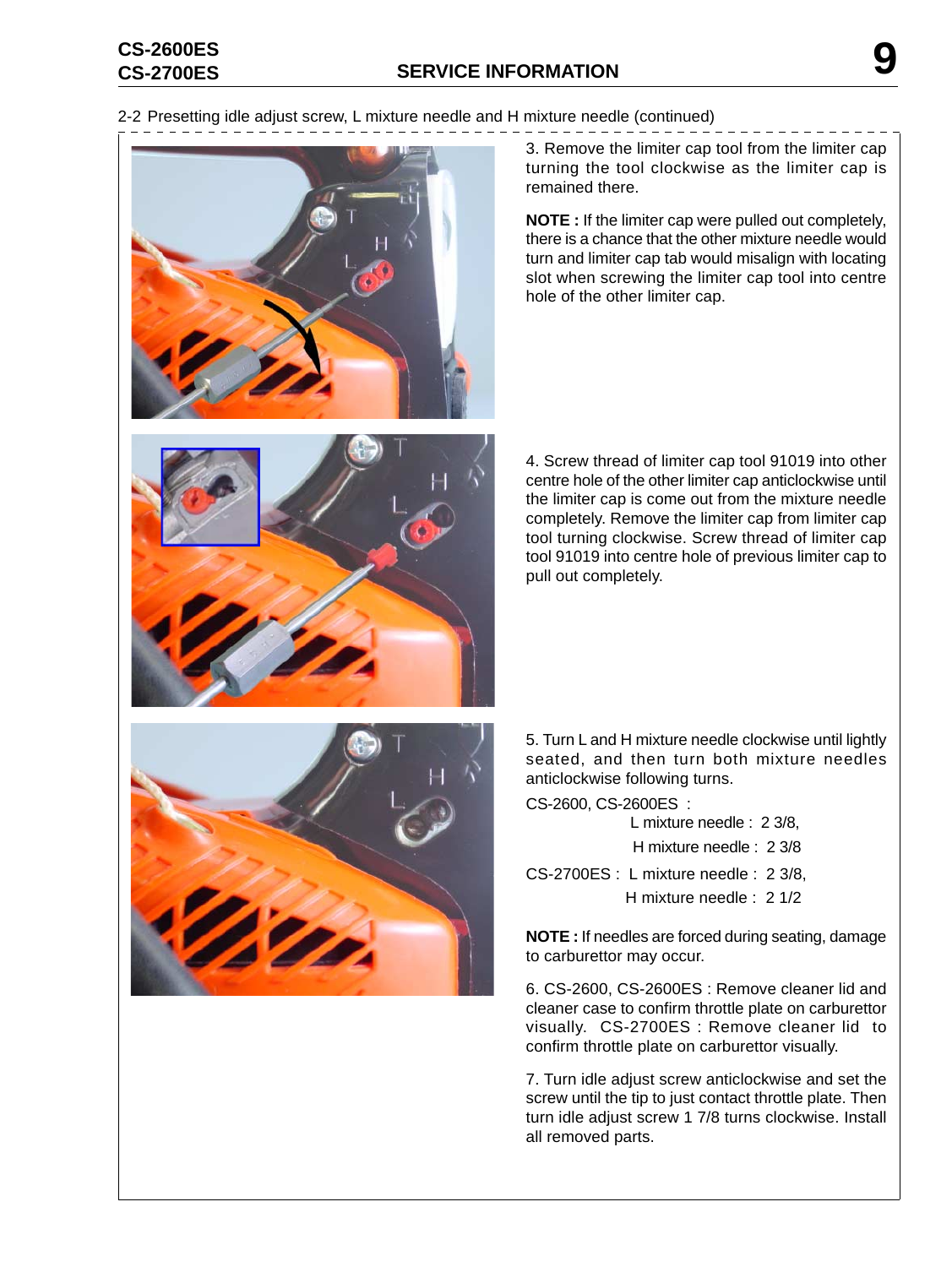\_\_\_\_\_\_\_\_\_\_\_\_\_\_\_\_\_\_\_\_\_\_\_\_\_

#### **2-3 Adjusting carburettor**

idle adjust screw



1. Start engine and warm it up well for 70 seconds as follows.

(1) 5 seconds at idle and 5 seconds at WOT.

(2) 5 seconds at idle and 5 sedonds at WOT.

 (3) 5 seconds at idle and 10 seconds at WOT. Repeat above (1) to (3) again.

2. Using 2.5 mm wide blade screw driver, adjust L mixture needle to obtain maximum idle speed.

3. Set idle speed to 4,400 r/min by turning idle adjust screw.

4. Turn L mixture needle anticlockwise to reduce engine idle speed 1,000 to 1,100 r/min to set idle speed in the range of 3,300 to 3,400 r/min.

**NOTE :** Engine speed must be allowed to stabilize a minimum of 20 seconds after each adjustment of L mixture needle to assure accurate tachometer readings.

5. Turn H mixture needle clockwise to obtain approx. 12,000 r/min at WOT.

6. Adjust WOT engine speed in the range of 10,700 to 11,200 r/min by turning H mixture needle anticlockwise.

**NOTE :** During H mixture needle adjustment, do not run engine at high speed without load longer than 10 seconds.

7. If the engine speed at WOT is above 11,200 r/min, adjust H mixture needle anticlockwise and set maximum engine speed at less than 11,200 r/min.

(Continued)